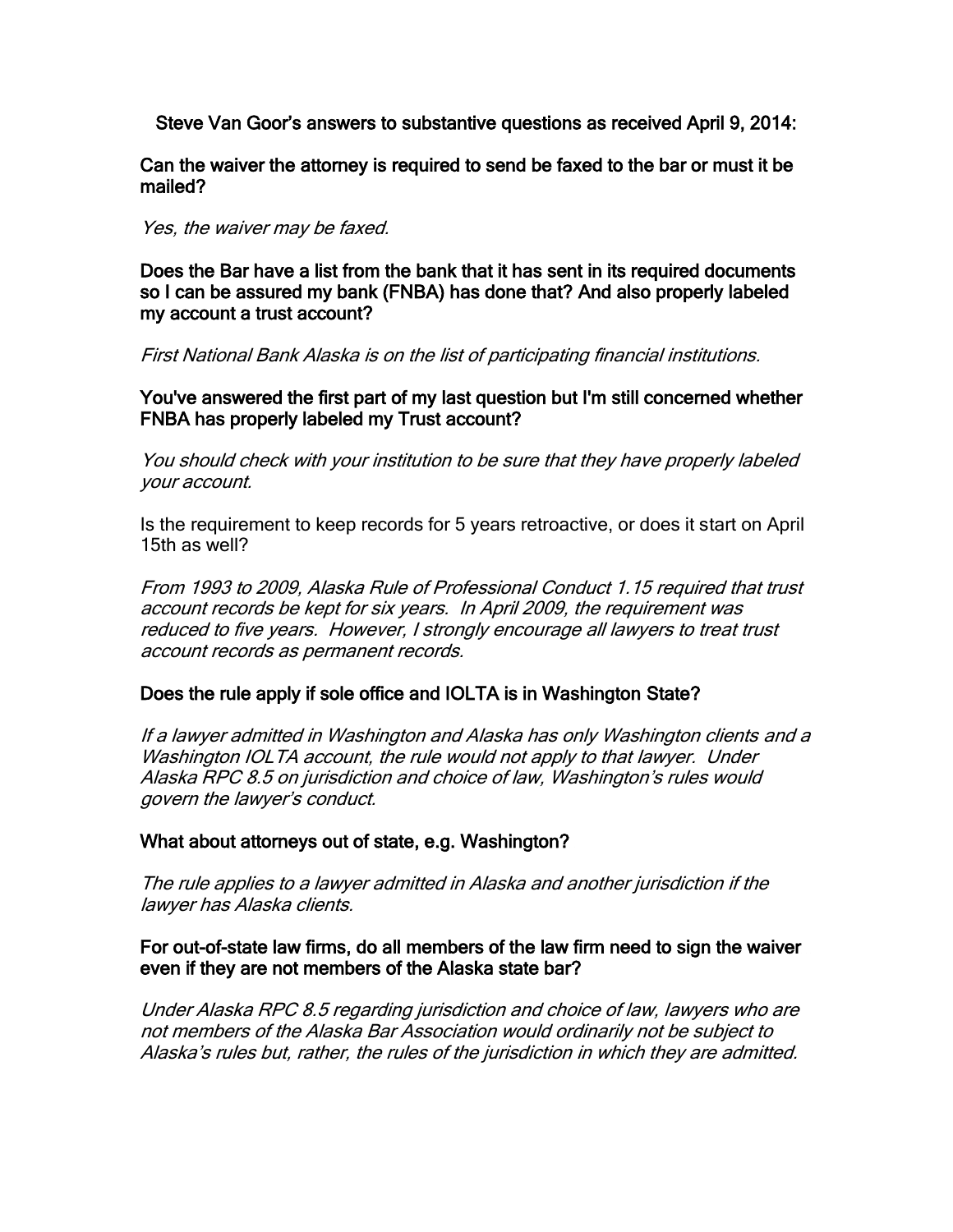### Would an Associate at a law firm need to inform the financial institution of the purpose for its law firm's account?

If the law firm has not already identified the purpose of the firm's account, the associate should bring that issue to the attention of the managing partner or shareholder who would ultimately have the responsibility on behalf of the firm.

#### I'm out of state. Is it acceptable to have an out of state Wells Fargo branch execute the form?

Wells Fargo has already signed an Overdraft Notification Agreement, so there is no requirement for you to obtain another agreement.

If an associate changes firms, do they have to sign a new waiver?

No, one waiver is enough.

Or can a new lawyer sign one waiver of confidentiality when they are sworn in, and have it be in place for the rest of the lawyer's career, regardless of where they work?

Excellent suggestion. We will include a waiver in the paperwork given to new admittees.

What is the implementation deadline, esp. if the lawyer's bank is not immediately responsive? Will it be sufficient if lawyer REQUESTS the bank's Overdraft Notification Agreement by 4/15/14?

So long as the lawyer is making good faith efforts to obtain an Overdraft Notification Agreement from the lawyer's financial institution, the lawyer may continue to make those efforts after April 15, 2014. However, if the financial institution decides not to sign an Overdraft Notification Agreement, the lawyer must choose a participating financial institution as soon as possible.

Does the Bank form for Northrim and Wells Fargo also need to be signed for each attorney, or just one form per law firm?

No, the form does not need to be signed by each attorney in the firm. One form is sufficient.

### If our banks have not provided a form, like Northrim and Wells Fargo did, is there something else we should do to notify our banks?

Feel free to use the form found under "this form" link after the Wells Fargo listing on the list of participating financial institutions.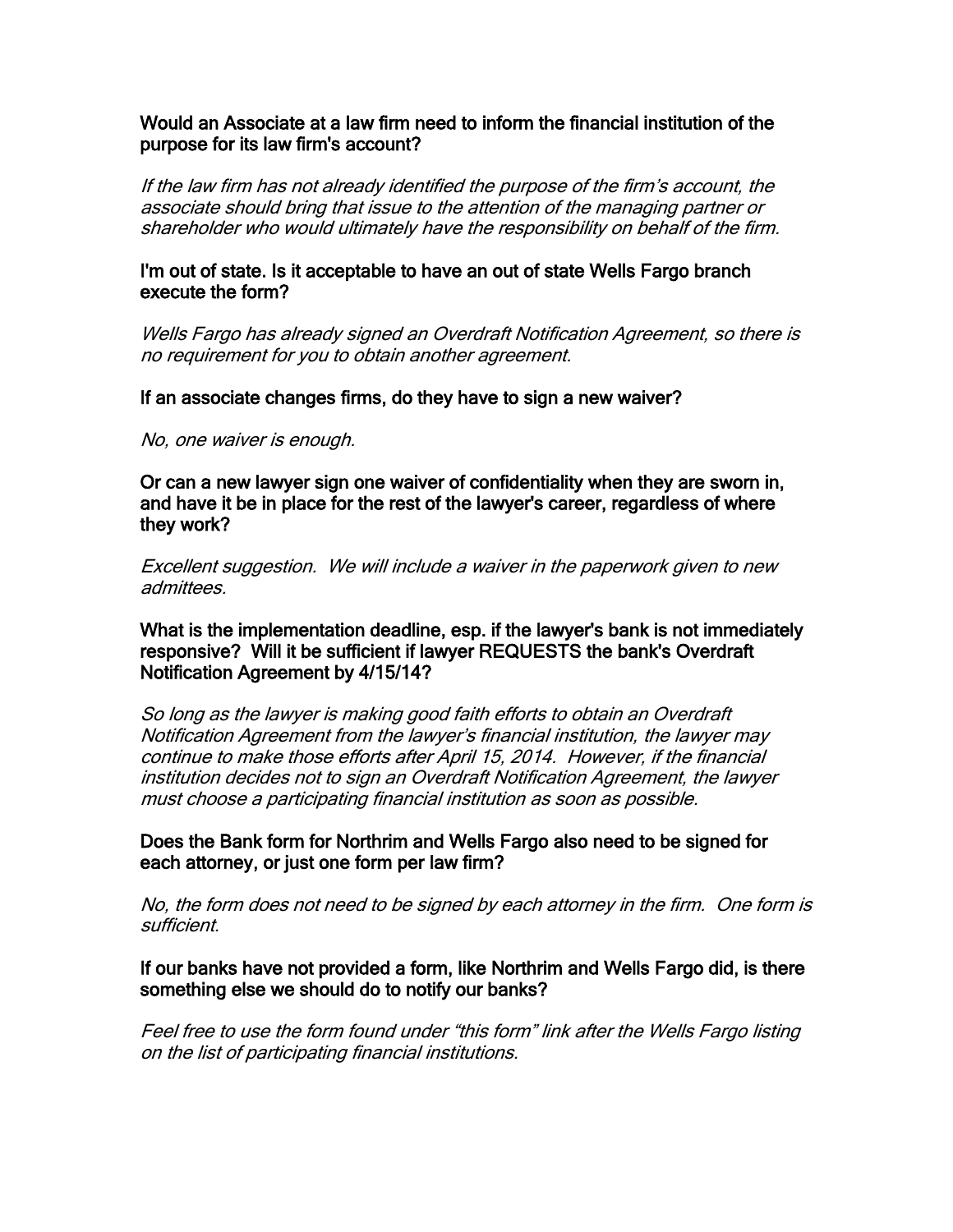### May we keep some money of our own (earned fee) in the trust account to keep it "active" if that is necessary?

Yes, you may keep no more than the amount required to keep the trust account open.

# FNBA has suddenly put trust account back on the IOLTAaccounts

An IOLTA account meets the requirements of the rule.

# Is a stop payment request equivalent to a "notice of dishonor"

No, a stop payment is an action initiated by the lawyer or law firm and is not equivalent to an overdraft notification or notice of dishonor. However, the lawyer or law firm must have a good reason for initiating the stop payment if there is a later question from a client.

# When you say Wells Fargo, does that include Wells Fargo Bank in Washington?

The rule applies to all branches of a participating financial institution.

## Dealing with Alaska client, with client permission

Money being held for an Alaska client may be held in a financial institution outside of Alaska with client permission under Alaska RPC 1.15(a).

### Can you name a bank doing business in Washington state that is willing to sign the agreement?

Thus far, The Commerce Bank of Washington has signed an agreement. I presume the branches of national banks who have signed Overdraft Notification Agreements for Alaska which are located in other states will provide the required notification.

For those banks requiring an additional form for overdraft notification (such as Wells Fargo), do those banks want a separate form for each attorney in a firm, or is one form per account sufficient?

### One form is sufficient.

For banks listed as having provided overdraft notification agreements, can lawyers assume those agreements cover all branches, unless otherwise stated on the bar's list?

Yes.